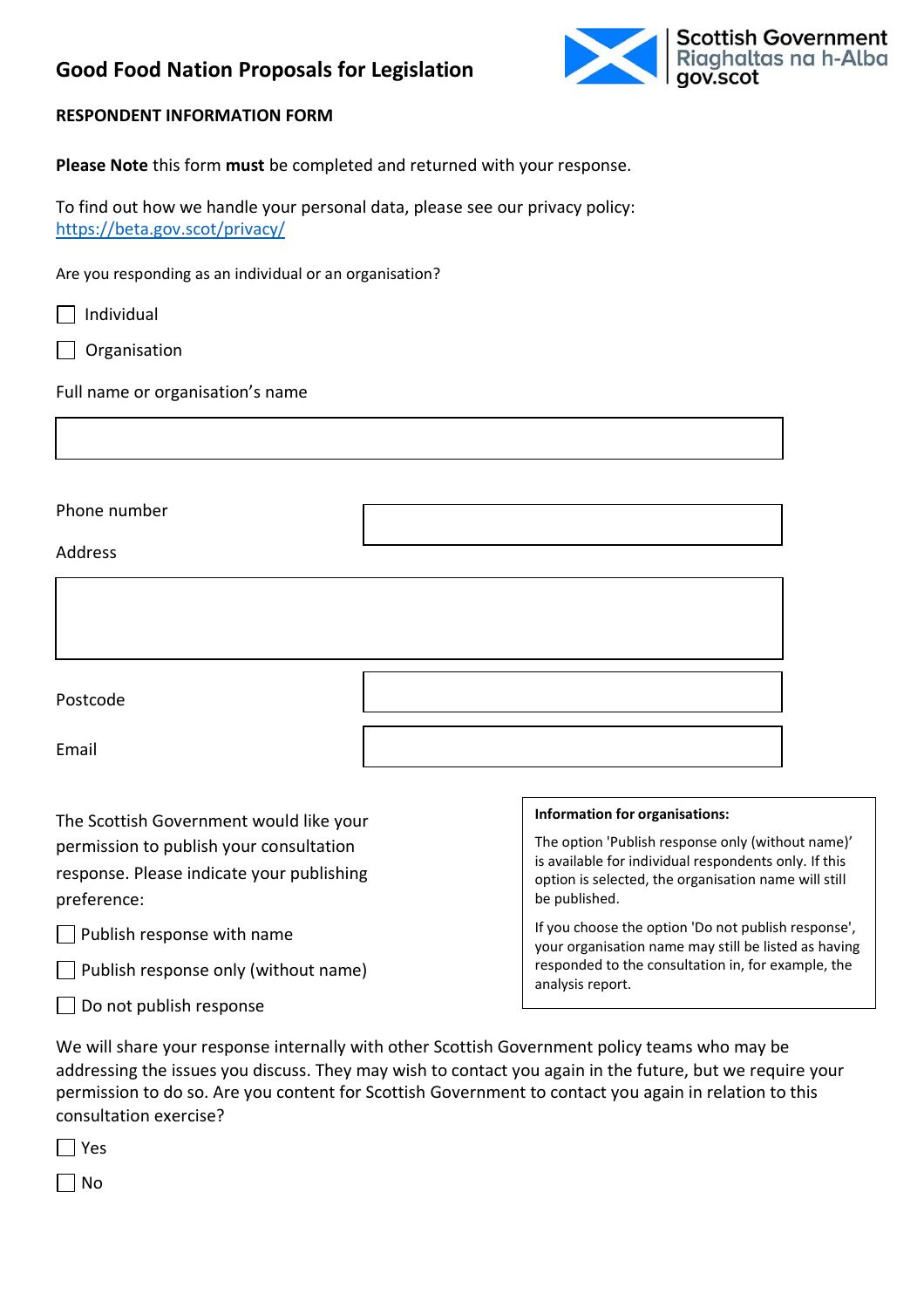

**1. To what extent do you agree with the framework proposals for Ministers and public authorities to prepare statements of policy, have regard to them in the exercise of relevant functions, and report on implementation, with regard to international obligations and guidance?**

- o Strongly agree
- o Agree
- o Neither agree nor disagree
- o Disagree
- o Strongly disagree

Please explain your answer

**2. Whilst we do not plan to require all sectors to prepare statements of policy on food, they do all have a role to play in achieving our Good Food Nation ambition. To what extent do you agree that Government should encourage and enable businesses in particular to play their part?**

- o Strongly agree
- o Agree
- o Neither agree nor disagree
- o Disagree
- o Strongly disagree

Please explain your answer